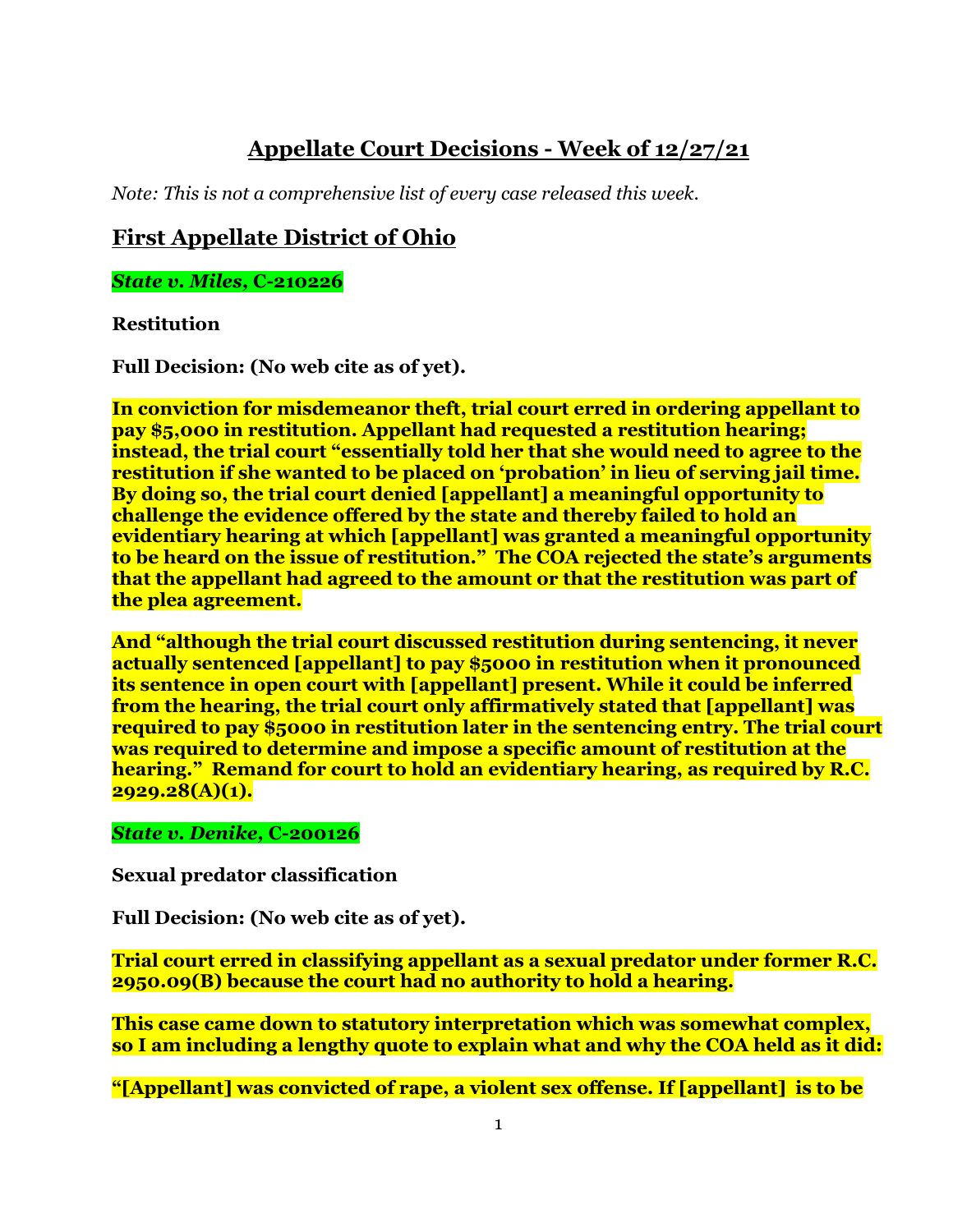**classified as a sexual predator, it must be under former R.C. 950.09(B)(1)(a)(ii). That is the only section under which he might fit. But that section provides for a sexual-predator-classification hearing where the indictment** *did not* **contain a sexually-violent-predator specification. [Appellant's] indictment** *did* **contain sexually-violent-predator specifications, which the state ultimately dismissed in the plea bargain. Therefore, [appellant] cannot be classified as a sexual predator under that section. This may not have been the result the legislature intended when it amended the statute after** *Jones***, especially since the legislature specifically provided for a sexual-predator hearing for offenders who had been acquitted of sexually-violent-predator specifications, but this is the result that the statute requires. The statute, as amended, specifically provides for sexualpredator hearings after acquittals of sexually-violent-predator specifications, but it does not mention dismissals of those specifications. Because sexuallyviolent-predator specifications were included in [appellant's] indictment and because dismissals of those specifications are not included in the section allowing for sexual-predator hearings after acquittals, [appellant] cannot be classified as a sexual predator under the statute. While this may not be the result the legislature intended when it amended the statute, this court must apply the statute as written.** 

### **Second Appellate District of Ohio**

*Nothing to report.*

## **Third Appellate District of Ohio**

*State v. Morrissey,* **2021-Ohio-4471**

#### **Allied offenses**

**Full Decision: <https://www.supremecourt.ohio.gov/rod/docs/pdf/3/2021/2021-Ohio-4471.pdf>**

**Trial court erred when it failed to merge appellant's convictions for aggravated robbery and kidnapping where appellant's restraint of the victims was not so "prolonged so as to demonstrate a significant independent event separate from the Aggravated Robbery offenses."** *Citing State v. Logan***, 60 Ohio St.2d 126, 397 N.E.2d 1345 (1979).** 

### **Fourth Appellate District of Ohio**

*Nothing to report.*

## **Fifth Appellate District of Ohio**

*State v. Smith,* **2021-Ohio-4484**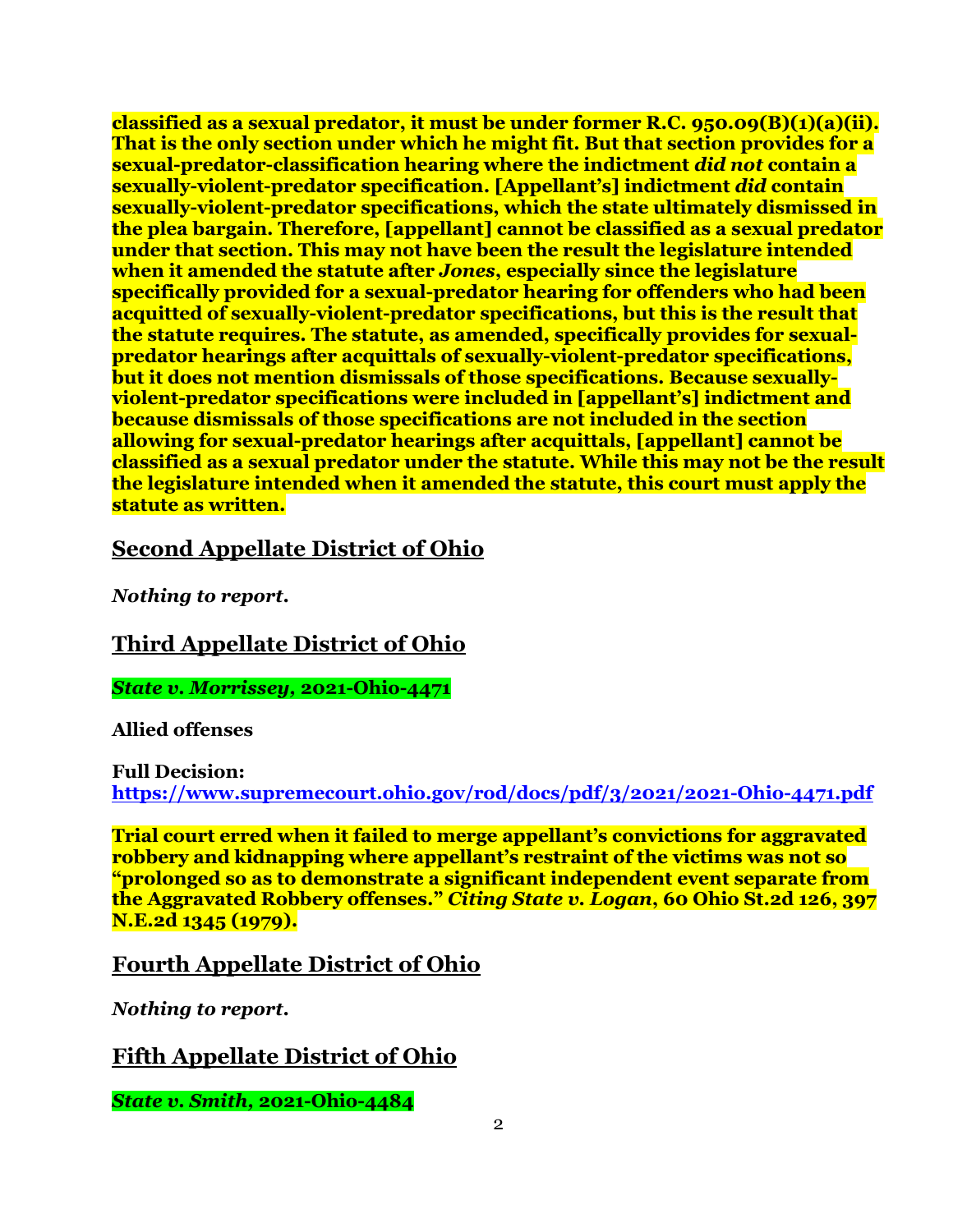**Consecutive sentences**

**Full Decision:**

**<https://www.supremecourt.ohio.gov/rod/docs/pdf/5/2021/2021-Ohio-4484.pdf>**

**Trial court erred in imposing consecutive sentences where it failed to make the mandatory statutory findings pursuant to R.C. 2929.14(C)(4).** 

**Sixth Appellate District of Ohio**

*State v. Lloyd,* **2021-Ohio-4471**

**Prosecutorial misconduct**

**Full Decision: <https://www.supremecourt.ohio.gov/rod/docs/pdf/6/2021/2021-Ohio-4471.pdf>**

**In conviction for felonious assault, trial court erred when it failed to grant appellant's motion for a mistrial where prosecuting attorney, during crossexamination of appellant, "improperly vouched for the testimonies of the victim and witness" by suggesting there were other statements by other eye witnesses to the altercation.**

### **Seventh Appellate District of Ohio**

*Nothing to report.*

### **Eighth Appellate District of Ohio**

*State v. Thompson,* **2021-Ohio-4431**

**New trial**

**Full Decision: <https://www.supremecourt.ohio.gov/rod/docs/pdf/8/2021/2021-Ohio-4431.pdf>**

**Trial court erred when it denied appellant's motion for leave to file a motion for a new trial without a hearing. Appellant was "unavoidably prevented from discovering evidence that he did not molest his son" where appellant had been incarcerated and lacked access to his son; therefore, he was entitled to a hearing because he could not have known that his son "was threatened, intimidated, and coerced by an older male cousin to cover up the fact that this cousin molested the son."** 

*State v. Hardimon,* **2021-Ohio-4430**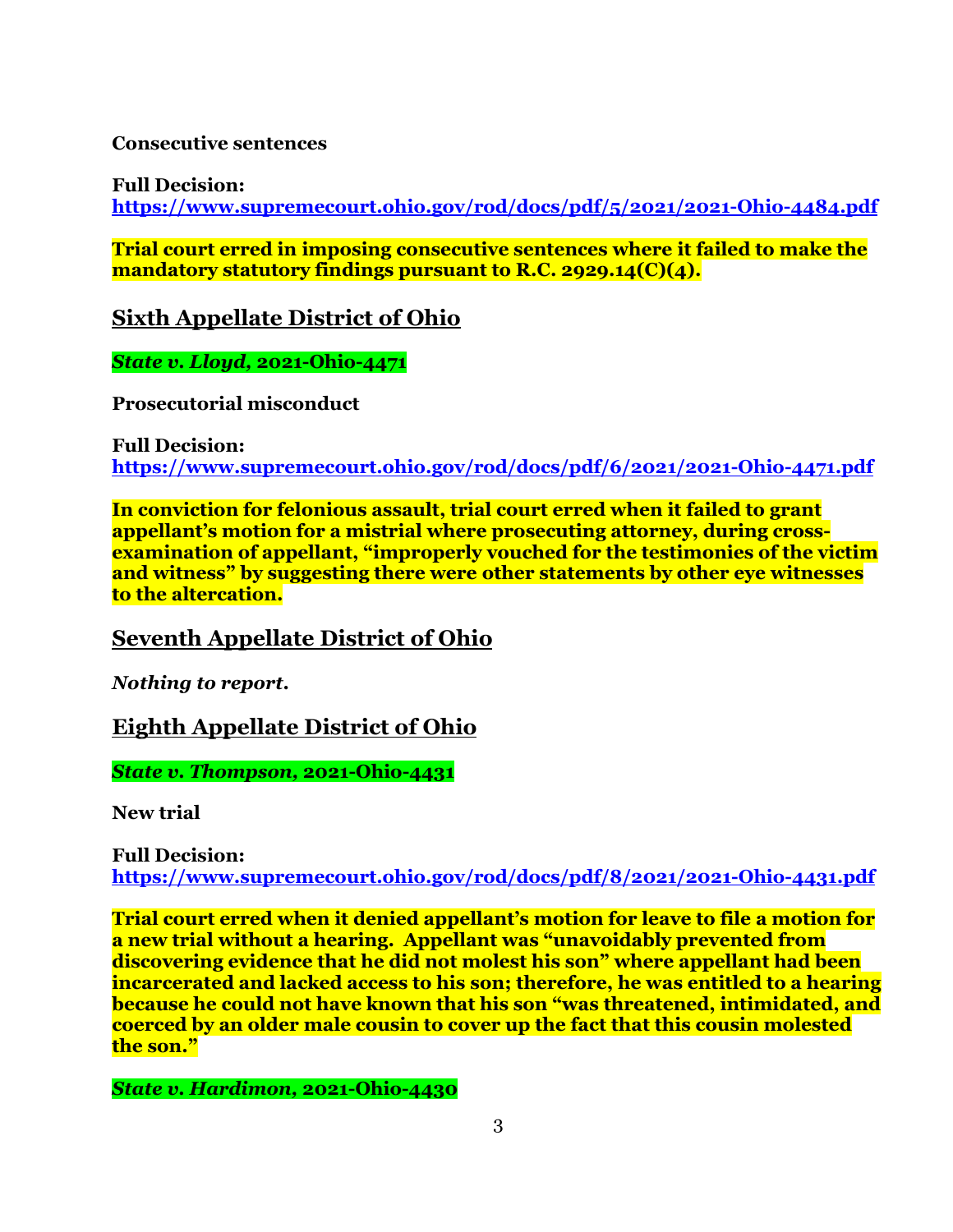**Plea**

**Full Decision: <https://www.supremecourt.ohio.gov/rod/docs/pdf/8/2021/2021-Ohio-4430.pdf>**

**Because magistrate's order accepting appellant's plea to misdemeanor assault and criminal damaging "did not conform to Crim.R. 19(D) requirements and the trial court did not hold a hearing on appellant's presentence motion to vacate his plea," COA vacated appellant's conviction. Case is remanded to allow appellant "to file objections to the magistrate's decision accepting his plea and recommending sentence.**

*State v. Buehner,* **2021-Ohio-4435**

**Post-conviction relief**

**Full Decision: <https://www.supremecourt.ohio.gov/rod/docs/pdf/8/2021/2021-Ohio-4435.pdf>**

**Following 2002 convictions for murder and attempted murder, trial court erred in denying appellant's motion for a new trial where there was "competent, credible evidence supports a finding that the state failed to disclose to the defense exculpatory evidence contained in [three eyewitnesses'] statements." And in reviewing this evidence not provided to appellant, the COA "conclude[ed] that there [was] a reasonable probability that the outcome of the trial would have been different had the evidence been disclosed to the defense." Case remanded for a new trial.**

**Ninth Appellate District of Ohio**

*Nothing to report.*

**Tenth Appellate District of Ohio**

*Nothing to report.*

**Eleventh Appellate District of Ohio**

*Nothing to report.*

**Twelfth Appellate District of Ohio**

*Nothing to report.*